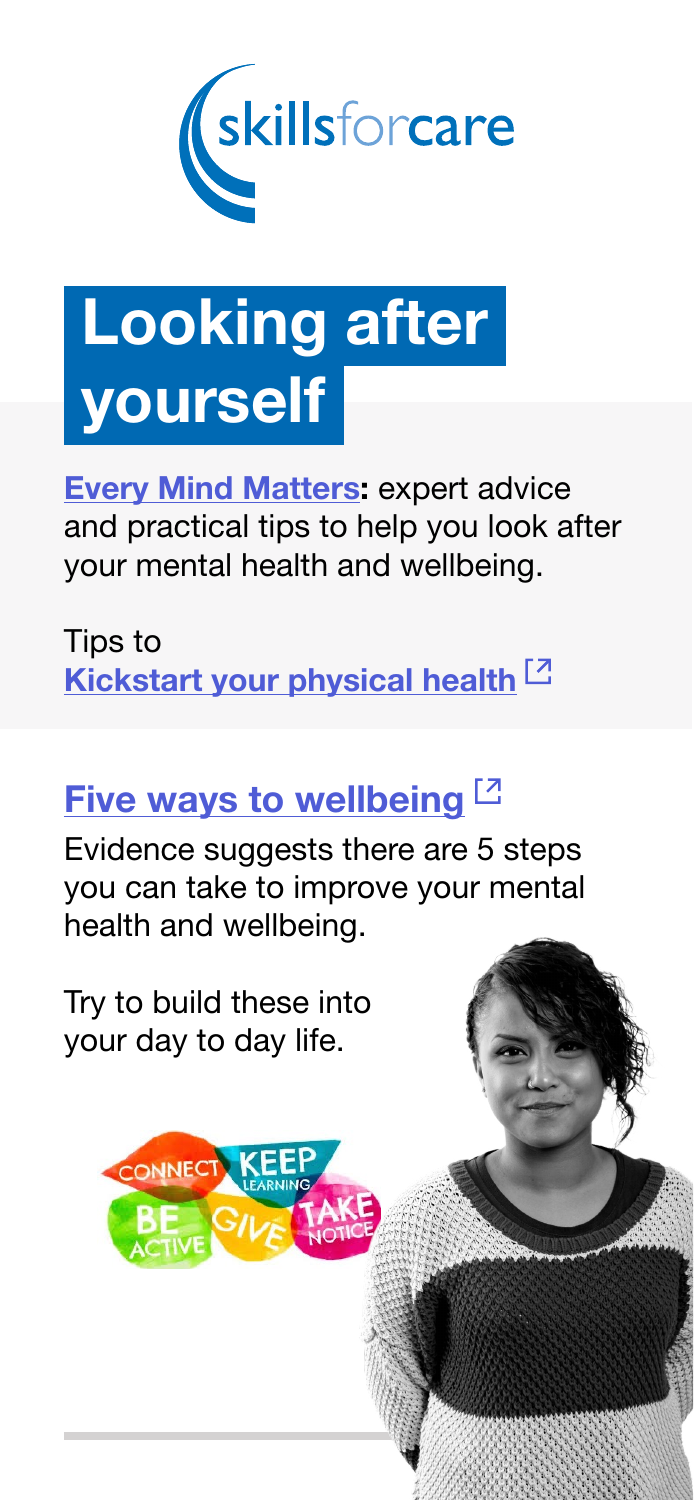

- Shout provides a free 24/7 text support service. Text FRONTLINE to 85258 to talk by text with a trained crisis volunteer.
- Call Samaritans' dedicated confidential support line for free on 0800 069 6222
- Call Hospice UK grief, bereavement and trauma line 0300 030 4434 free and in confidence

## [Skills for Care Wellbeing](https://www.skillsforcare.org.uk/Leadership-management/managing-people/Wellbeing/Wellbeing.aspx)<sup>[2]</sup>

Find our Wellbeing Resource Finder and more for social care workers to support your own or other's wellbeing.

#### [NHS health and wellbeing hubs](https://www.england.nhs.uk/supporting-our-nhs-people/support-now/staff-mental-health-and-wellbeing-hubs/)  [- for health and social care](https://www.england.nhs.uk/supporting-our-nhs-people/support-now/staff-mental-health-and-wellbeing-hubs/)  [workers](https://www.england.nhs.uk/supporting-our-nhs-people/support-now/staff-mental-health-and-wellbeing-hubs/)<sup>[2]</sup>

Find your local wellbeing hub for free counselling, psychological therapies, emotional support and more.